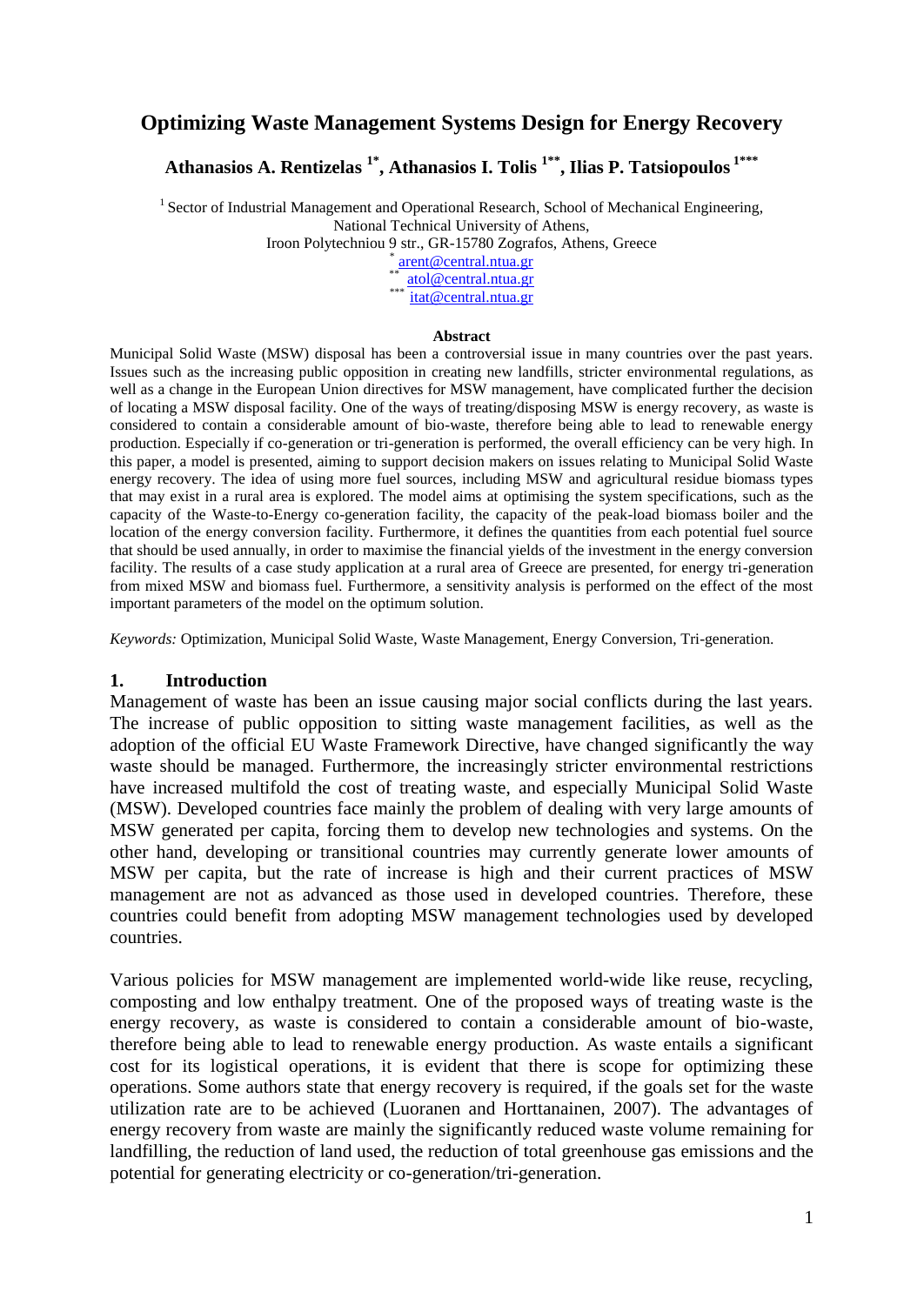The starting point of the present study is a rural area in Greece, where apart for MSW, there exist several types of agricultural residue biomass. Despite the fact that Greece belongs to the developed countries group, its waste management system is almost entirely based on landfilling with low rates of recycling and no energy recovery from waste, thus having different structure from most West-European countries.

The scope of this work is to present a model for optimizing the location of a Waste-to-Energy (WtE) facility in a rural area. The optimization is performed in financial terms, in order for the system developed to present the highest investment yield for the investor, or equally bear the least cost for the stakeholders, who are mainly the citizens of the region examined. The model includes several aspects of a waste management system, such as technical constraints (e.g. minimum heating value of the fuel used in the energy recovery unit), logistical operations, distance from existing inhabited areas etc. Furthermore, more than one fuel sources may be examined, as in rural areas large quantities of seasonal agricultural waste (biomass) exist, which could be used in the same facility, securing its year-round operation and fuel supply, as well as ameliorating the fuel mix characteristics.

# **2. Literature review**

Energy conversion of MSW is included in the waste management system of many countries. For example, the United States had about 872 operational MSW-fired power generation plants in the year 2007 (EPA, 2011), generating approximately 2500 megawatts, whereas in Europe, about 20% of the waste generated in the year 2009 was incinerated in the about 440 waste-toenergy plants (CEWEP, 2011).

Integrating WtE in a waste management system has the great advantage of significantly reducing the amount of waste to be landfilled or disposed of. The output of waste energy conversion is usually less than 10% of the incoming volume. Nonetheless, attention should be given to the management of the ashes produced, as they may contain toxic substances such as heavy metals or dioxins. Some researchers claim that these ashes may be used for several alternative uses, such as in cement or road infrastructure, instead of being landfilled. Another point of criticism in introducing energy conversion of MSW at the early stages of waste incineration technology was the concern over the health effects from dioxin and furan emissions in the flue gases. However, the new technologies adopted and the new stricter emissions regulations in many countries have reduced these emissions to such an extent, that waste-to-energy facilities are no longer considered a significant source of dioxin and furan emissions (Porteous, 2001). Apart from waste incineration, energy conversion may be performed by gasification, which is a more elaborate method for energy conversion of waste. For example, Koukouzas et al. (2008) examined the case of co-gasification of MSW and coal, but reached the conclusion that it is not profitable.

Some authors have performed research in the issue of locating WtE facilities. Perkoulidis et al. (2010) presented a mixed-integer linear programming (MILP) model for the determination of optimum locations of transfer stations for an efficient supply chain between the waste producers and the WtE facility, aiming at minimum cost supply of the facility, focusing though solely on electricity generation.

The facility location problem has also been dealt in the biomass logistics literature. Cundiff et al. (1997) presented a linear programming optimization model to optimize a cost function including the biomass logistics activities between the on-farm storage locations and the centrally located power plant, construction and expansion costs of storage facilities, as well as the cost of violating storage capacity or lost revenue in case of biomass deficit. Other authors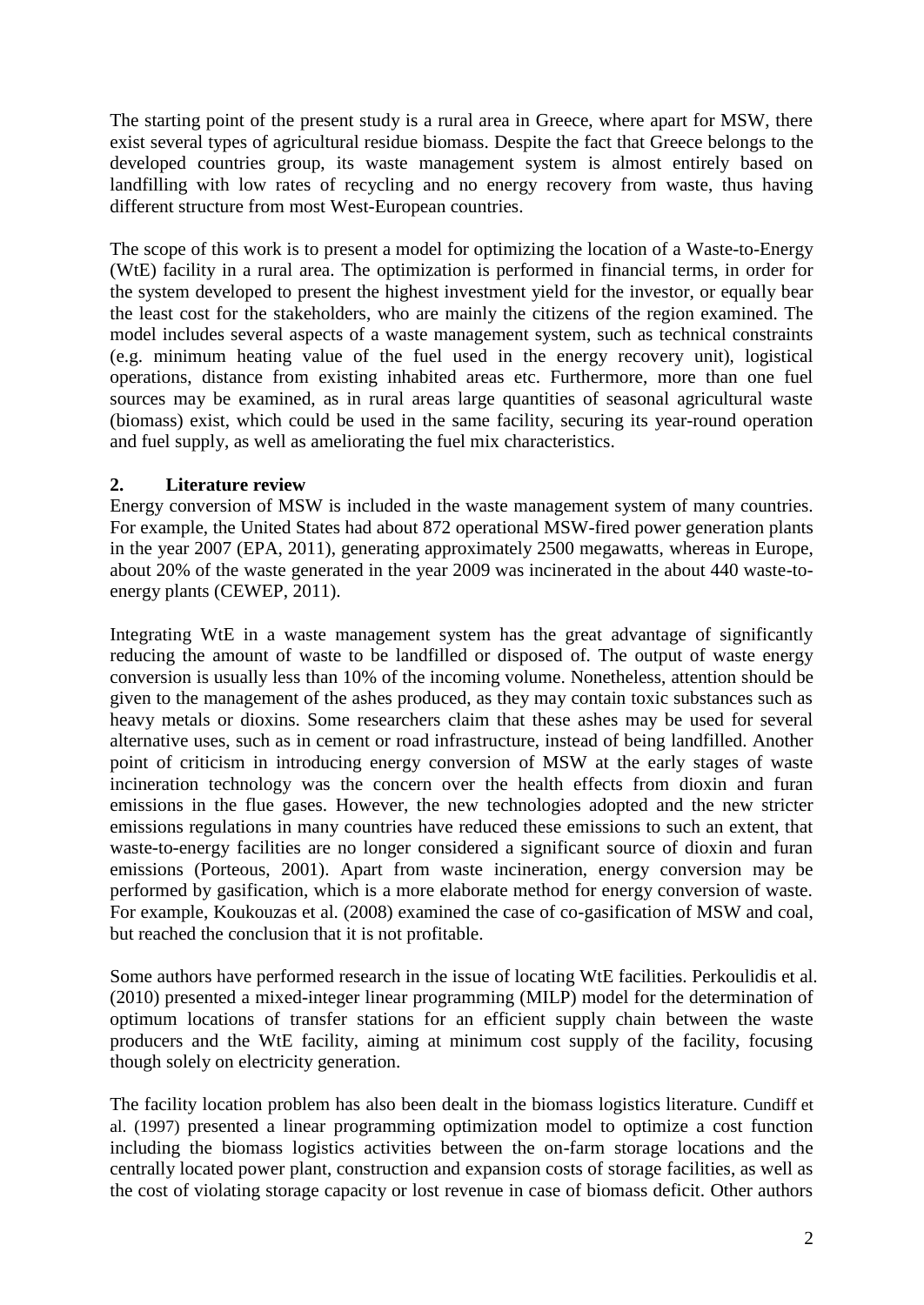have also included the biomass-to-energy conversion facility in their models (Tatsiopoulos and Tolis, 2003; Voivontas et al., 2001). Some researchers have developed demand driven biomass-to-energy models, such as the model presented in this work. More specifically, Nilsson (1999) modelled a biomass supply chain of two fuels (straw and reed canary grass) for district heating applications, the bioenergy facility location being defined by the model user and the intermediate storage locations calculated by the simulation model. A similar but single-biomass approach was adopted by Nagel (2000) to cover existing heating demand with district heating network. The problem was formulated as a MILP optimization problem using a dynamic evaluation of economic efficiency, and binary operators to determine whether to construct or not a district heating network, a heating plant or a co-generation plant at predefined potential locations. Finally, a combination of GIS, mathematical modelling and optimization for energy supply at a regional level from forest biomass was presented by (Freppaz et al., 2004). The system in question attempts to partially satisfy locally existing heat and electricity needs.

However, few researchers have included simultaneously MSW and biomass as the potential fuel sources, such as in the work of Papadopoulos and Katsigiannis (2002) who have also taken into account the potential need of an extra conventional fuel source to achieve the fuel mix critical heating value. The authors focused mainly on sitting the bioenergy facility to reduce the biomass logistics costs, and more specifically, on eliminating biomass warehousing needs by performing a two-stage optimization: firstly, the CHP power plant location is determined to minimize the transportation distance and secondly, dynamic programming optimization is employed to identify the optimum biomass fuel mix.

As far as emissions reduction eligibility is concerned, the Clean Development Mechanism has already been used for funding projects for improving MSW management in developing countries. According to the work of Unnikrishnan and Singh (2010), it is interesting to note there were already 119 energy recovery projects from MSW examined in the frames of the CDM mechanism, out of which 88 projects involved generation of electricity that is supplied to the grid, which is also the case examined in this work. Similarly, Barton et al (2008) examine the options for funding MSW management projects in developing countries, through the CDM mechanism. Energy exploitation of waste has been also examined in the past, mainly in areas with lack of space for landfills, such as in the work of Kathirvale et al. (2004) for Malaysia.

# **3. Model**

The model developed and presented here aims to simulate a Municipal Solid Waste (MSW) management system that incorporates a Waste-to-Energy (WtE) facility. The energy generated may be in the form of electricity and heat, which is a co-generation scenario, or additionally cooling, which is a tri-generation scenario. The system is designed to be demanddriven, meaning that it aims to supply the final customers with the energy products (heat and/or cooling) they require. Electricity is fed to the grid, and therefore there is no restriction into how much and when it will be generated. The system allows the use of multiple fuel sources, which means other biomass sources apart from MSW may be used. Several design and operational aspects of the system form the variables of the optimization problem, aiming at maximizing the Net Present Value (NPV) of the investment. Technically, the facility may comprise of a base-load WtE co-generation module, which may use MSW or biomass or a mix of them as input fuel, and a peak-load heat generation boiler, which is limited to biomass as input fuel, due to its inability to cope with the strict environmental standards related to MSW energy conversion. The decision maker decides which communities may provide MSW, as well as which of the locally available biomass types will be included for consideration.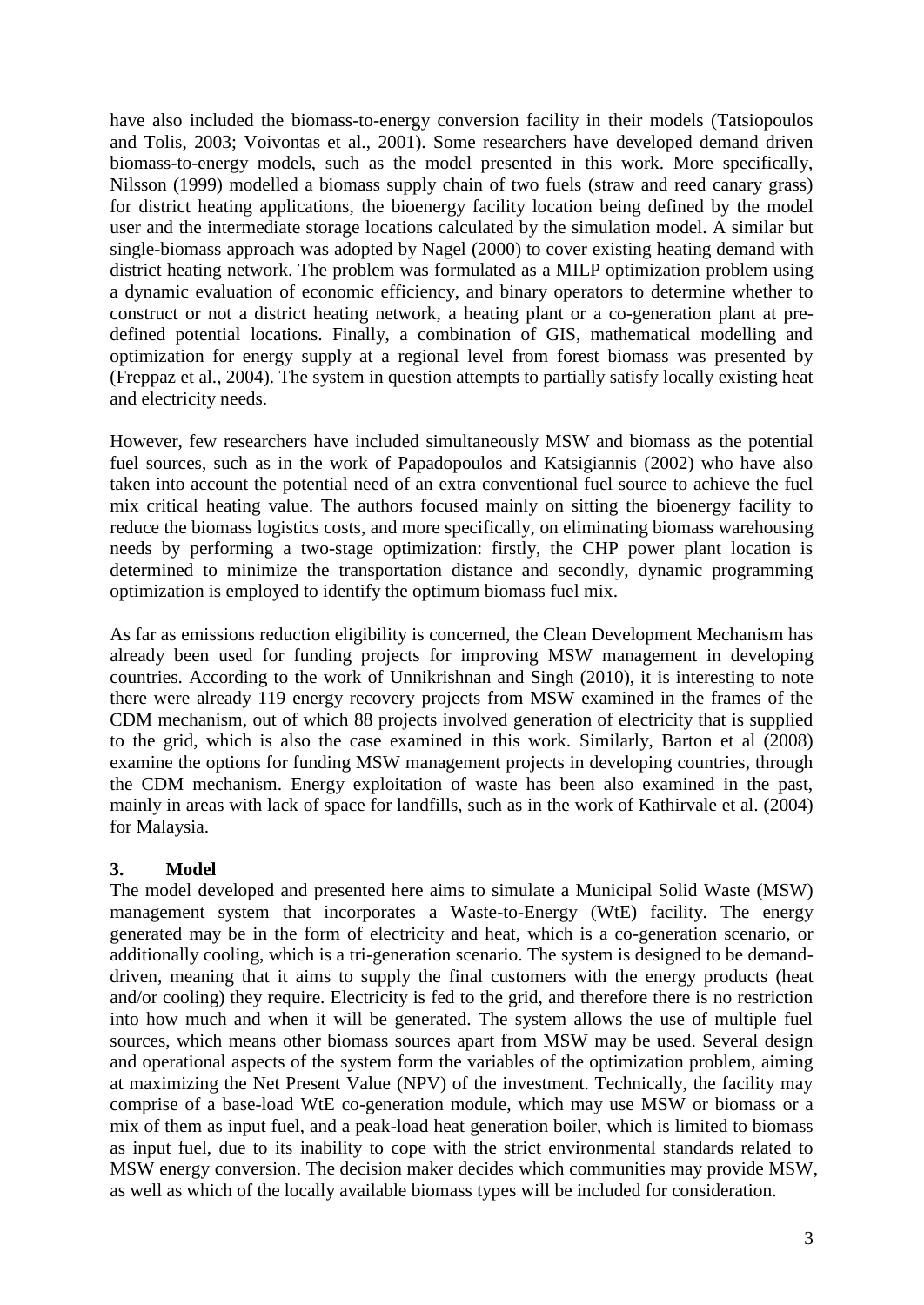The multi-fuel concept is adapted from the multi-biomass model of Rentizelas et al. (2009) and is expanded to include the changes required to include both MSW and biomass as input fuels. More specifically, it should be noted that the MSW logistics is different than the biomass and is treated in a distinct manner. It is assumed that the WtE facility is responsible only for transporting the MSW from each centrally located municipal waste transfer station to the facility. On the other hand, the facility is responsible for all biomass logistics from collection and loading to transportation. Even more, MSW is an income source for the facility due to the gate fee charged to the municipalities for treatment/disposal, whereas biomass has a purchasing cost. Additionally, biomass may be used to increase the fuel mix heating value when MSW has lower than the critical heating value. In this model, the potential income from emissions reduction achieved is included. Emissions reduction may be credited for substituting conventional fuel generation of electricity, heat and cooling with renewable fuels and are calculated using the relevant approved methodology (UNFCCC-AM0025, 2012). The optimization method applied is a hybrid optimization method presented in Rentizelas et al. (2010).

| <b>Sets and Indices</b> |                                  | <b>Description</b>                                                             |  |  |
|-------------------------|----------------------------------|--------------------------------------------------------------------------------|--|--|
| i                       | $i=1n$                           | Biomass type (including MSW)                                                   |  |  |
| t                       | $t=1T$                           | Time period                                                                    |  |  |
|                         | $l=1L$                           | Distance class from power plant                                                |  |  |
| <b>Variables</b>        | <b>Units</b>                     | <b>Description</b>                                                             |  |  |
| $\boldsymbol{B}_{il}$   | tn wet biom.                     | Annual amount of the $ith$ biomass type to be procured from distance class $l$ |  |  |
| Pmh                     | kW                               | Thermal capacity of the base-load MSW WtE plant                                |  |  |
| Pp                      | kW                               | Thermal capacity of the peak-load biomass boiler                               |  |  |
| $V_0$                   | m <sup>3</sup>                   | Initial annual biomass inventory                                               |  |  |
| $Xp \& Yp$              | km                               | Longitude & Latitude of bioenergy facility (geographical coordinates)          |  |  |
| <b>Parameters</b>       | <b>Units</b>                     | <b>Description</b>                                                             |  |  |
| $Cb_i$                  | $E$ /tn wet                      | Purchasing and loading cost of biomass type $i$                                |  |  |
| Cc                      | E/MWh                            | Selling price of cooling                                                       |  |  |
| Cch                     | E/kW                             | Chiller specific investment cost                                               |  |  |
| $C_{CO2}$               | $\epsilon$ /tn CO2eq.            | Market price of a ton CO2 equivalent                                           |  |  |
| $C_d$                   | E/m                              | Main district heating pipeline specific investment cost                        |  |  |
| Cdn                     | €                                | Distribution network & connection cost per district energy customer            |  |  |
| Ce                      | $E/MWh_{el}$                     | Selling price of electrical energy                                             |  |  |
| Cetf/Cetv               | $\epsilon$ / $\epsilon$ /km      | Fixed / Variable investment cost of electricity transmission line              |  |  |
| Ch                      | E/MWh                            | Selling price of heat                                                          |  |  |
| Cm                      | $E/KW_{el}$                      | Specific investment cost of base-load unit                                     |  |  |
| $C_{MSW}$               | $E$ /tn wet                      | Gate fee for MSW                                                               |  |  |
| Cp                      | E/kW                             | Specific investment cost of peak-load unit                                     |  |  |
| $Ctd_i$                 | $\frac{\epsilon}{\kappa m*}$ tn) | Distance-specific transportation cost of biomass i                             |  |  |
| $Ctt_i$                 | $\frac{\epsilon}{(h^*tn)}$       | Time-specific transportation cost of biomass $i$                               |  |  |
| Df                      |                                  | Discounting coefficient                                                        |  |  |
| $D_l$                   | km                               | Biomass transportation trip distance for class l                               |  |  |
| dm                      | kg/ $\overline{m}^3$             | Mean biomass density                                                           |  |  |
| $Ec_t$                  | <b>MWh</b>                       | Cooling generated in period $t$                                                |  |  |
| $E e_t$                 | $MWh_{el}$                       | Net electricity generated in period $t$                                        |  |  |
| $E h_t$                 | <b>MWh</b>                       | Equivalent heat demand of district energy consumers in period $t$              |  |  |
| $Emb_t$                 | <b>MWh</b>                       | Heat generated from the base-load CHP plant in period $t$                      |  |  |
| $Eph_t$                 | <b>MWh</b>                       | Heat generated from the peak-load biomass boiler in period $t$                 |  |  |
| Gnet                    | tn CO <sub>2</sub> eq.           | Net greenhouse gas (GHG) emissions reduction (UNFCCC-AM0025,2012)              |  |  |
| $\dot{i}$               | $\frac{0}{0}$                    | Interest rate                                                                  |  |  |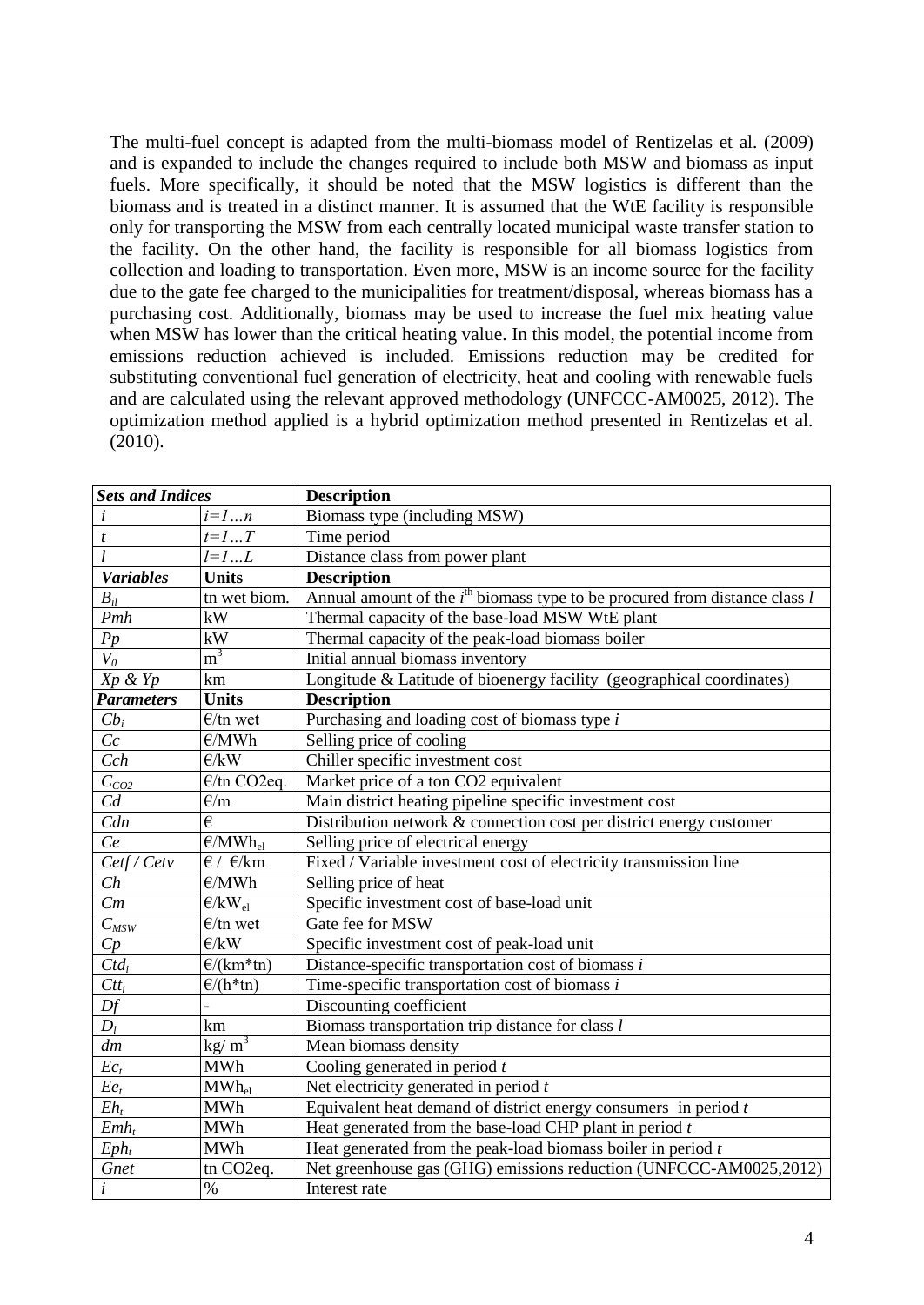| $I_{W}$          | €                | Warehousing and related equipment investment cost                             |
|------------------|------------------|-------------------------------------------------------------------------------|
| Ld/Le            | m / km           | Length of main district heating pipeline / of electricity transmission line   |
| <b>LHVm</b>      | KJ/kg            | Mean lower heating value of biomass & MSW mix                                 |
| Ls               | km               | Safety distance from heat & cooling consumers                                 |
| $\boldsymbol{N}$ | years            | Investment lifetime                                                           |
| Nd               |                  | Number of district energy customers                                           |
| ne               | %                | Electricity transmission losses                                               |
| nm/np            | $\%$             | Total efficiency factor of base-load WtE unit / peak-load unit                |
| OMc/d/et/m/      | $\epsilon$ /year | Operational &Maintenance cost for (c) Chilling equipment /(d) District        |
| p/w              |                  | heating / (et) Electricity transmission line / (m) Base-load unit / (p) Peak- |
|                  |                  | load unit $/(w)$ Warehousing                                                  |
| Pch              | kW               | Chillers installed capacity                                                   |
| <b>PHR</b>       |                  | Power-to-Heat ratio                                                           |
| $Phd_t$          | kW               | Mean monthly equivalent thermal demand of customers                           |
| Pme              | $kW_{el}$        | Electrical capacity of the base-load CHP unit (=Pmh*PHR)                      |
| $T_l$            | h                | return trip time for distance class l                                         |
| Vt               | m <sub>3</sub>   | Biomass inventory in period t                                                 |
| Xd/Yd            | km               | Longitude / Latitude of heat & cooling consumers                              |
| $\rho$           | $\frac{0}{0}$    | Inflation rate                                                                |

*3.1 Objective Function.* The objective function to be maximized is the Net Present Value (NPV) of the investment for the project's lifetime. All the elements of the system are included in the investment analysis, i.e. the power plant, the supply chain of MSW and biomass, the district heating and cooling (district energy) network with the connection to the customers, as well as the electricity transmission line and connection to the grid. All operational costs are also taken into account. The NPV function to be maximized is:

well as the electricity transmission line and connection to the grid. All operational costs are  
also taken into account. The NPV function to be maximized is:  

$$
MaxNPV = \left[ \sum_{i=MSW} \sum_{l} B_{il} C_{MSW} + Ce(1 - ne) \sum_{l} E e_{l} + Ch \sum_{l} E h_{l} + C c \sum_{l} E c_{l} + C co_{2} Gnet \right] Df - \left[ Iw + CmPm hPHR + CpPp + CetvLe + Ceff + CdLd + CdnNd + CchPch \right]
$$
 (1)  

$$
- \left[ \sum_{i \neq MSW} \sum_{l} B_{il} C b_{i} + \sum_{l} \sum_{l} B_{il} (Ctd_{i} D_{l} + Ct_{l} T_{l}) + OMm + OMp + OMw + OMet + OMd + OMc \right] Df
$$

where in (1) the first group of terms in brackets refers to the revenue streams of the investment, the second group to the investment costs and the third group to the operational costs. All the annual monetary amounts are multiplied by an appropriate discounting coefficient Df, which turns them into present values, assuming that the annual amounts will follow the inflation rate, which will remain fixed for the investment's lifetime:

$$
Df = \frac{1 - [1 + \frac{(i - \rho)}{(1 + \rho)}]^{-N}}{i - \rho}.
$$
 (2)

It should be noted that the objective function calculates the NPV before taxes.

*i*

*3.2 Optimization Variables.* Two of the optimization problem variables are the longitude and latitude of the facility, which determine the exact location of the energy conversion plant. However, there are several more independent variables that describe the system and are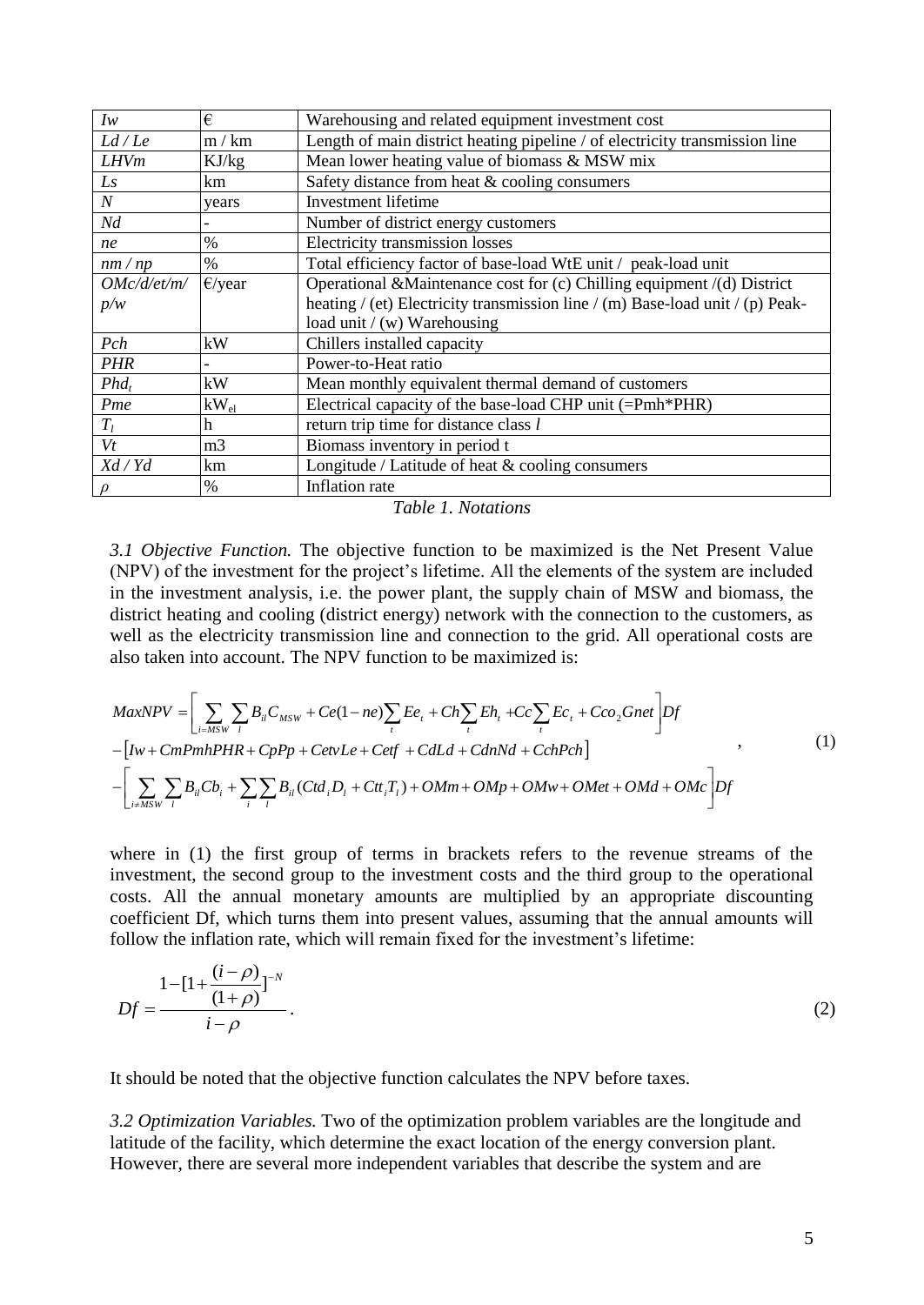determined by the optimization method. The independent variables of the optimization problem are the following:

• *Xp & Yp*: The optimum location (geographical coordinates) of the facility.

• *Pmh*: The thermal capacity of the base-load WtE plant. The electrical capacity of the plant (*Pme*) is assumed to be proportional to the thermal capacity.

• *Pp*: The thermal capacity of the peak-load biomass boiler.

 $\cdot$  *B<sub>i</sub>*: The total amount of the i<sup>th</sup> biomass type to be procured each year.

 $V_0$ : The initial annual biomass inventory. This variable is necessary, as the calculations are based on a rolling horizon framework, similarly to (Cundiff et al., 1997).

*3.3. Constraints.* Several constraints have been introduced in the mathematical formulation of the problem. The first one requires that there should be enough biomass from all types except MSW to allow the operation of the biomass boiler, which cannot use MSW as fuel input:

$$
\sum_{i \neq MSW} LHV_i \sum_{l} B_{il} \ge \frac{\sum tph_i}{np}.
$$
 (3)

The second constraint states that the mean lower heating value (LHVm) of the fuel mix should exceed a minimum value for safe operation of the power plant. In the literature it has been proposed that LHVmin should be more than 7 MJ/kg at an annual basis (World bank, 1999):

$$
LHVm \ge LHV\min. \tag{4}
$$

Another constraint is that the power plant must have enough capacity installed to satisfy the thermal or cooling peak loads of the consumers:

$$
Pmh + Pp \ge \max Phd_t.
$$
 (5)

where max *Phd<sup>t</sup>* is defined as the maximum thermal (or cooling) demand of the customers for a predefined confidence level, converted into equivalent heat demand. This constraint ensures that the heat produced each time period by the base-load MSW WtE unit and the peak-load biomass boiler will satisfy the thermal or cooling energy demand of the customers.

Furthermore, there should be a fuel safety stock in the warehouse at any time to meet the energy needs of the customers for a certain timeframe, here assumed equal to seven days  $(T_7)$ of full-load operation for both base-load and peak-load units:

$$
V_t dmLHVm \ge \left(\frac{Pmh(1+PHR)}{nm} + \frac{Pp}{np}\right)T_\gamma \forall t.
$$
\n<sup>(6)</sup>

Another constraint is introduced, due to the rolling horizon of the model: The finishing season stock  $(V_T)$  must be at least as much as the starting season stock  $(V_0)$ :

 $V_T \geq V_0$ . .  $(7)$ 

The WtE power plant should not be located very close to the customers' location, which will probably be an inhabited area, due to potential local opposition (Upreti, 2004). In facility location literature there exists a specific problem category, named semi-obnoxious or semidesirable facility location, for facilities such as garbage dump sites, airports and power plants (Brimberg and Juel, 1998), where usually a bi-objective or multi-objective problem has to be solved. Here, study the disservice generated by the WtE power plant has been treated as a constraint, assuming that the WtE facility must be located at least a safety distance (Ls) away from the customers' location (Xd, Yd), to avoid potential local opposition: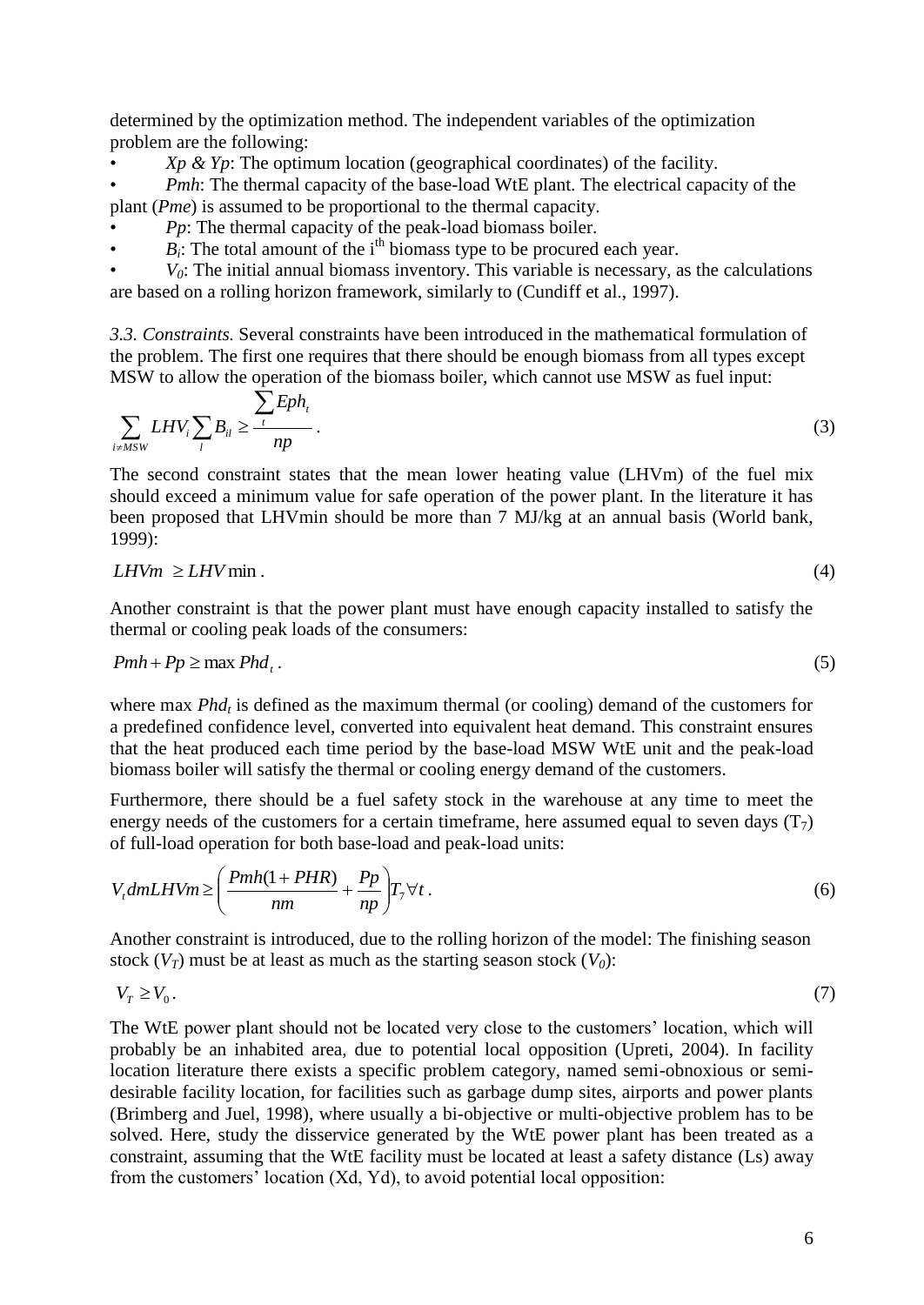$(Xp - Xd)^2 + (Yp - Yd)^2 \ge Ls$ . (7)

The independent variables are required to be non-negative and upper bounds are also defined for many of them. For example, the annual amount of MSW and biomass types is bounded by the maximum available quantity of this type  $(\text{max}B_i)$  in the distance class *l* under examination:

$$
0 \leq B_{il} \leq \max B_{il} \forall i, l \tag{8}
$$

For security of supply reasons, the biomass boiler size has a lower bound equal to the minimum monthly heating and cooling demand of the final consumers, multiplied by a safety factor equal to 1,2. The idea is that the boiler should be able to serve the heat and cooling demand at least for the month with the minimum demand, in order to allow maintenance of the main WtE unit without disrupting the energy supply to the consumers:

 $Pp \geq 120\%$  min *Phd<sub>t</sub>*.

### **4. Case study**

The case study region examined is a part of the district of Thessaly, close to the city of Larisa in Greece. The region has a significant number of inhabitants, therefore large amounts of MSW and several types of agricultural residue biomass are available, such as wheat straw, maize, cotton stalks and prunings from olive and almond trees. These biomass types have been characterized as dominant in the region, using Pareto analysis, and all of them are considered as potential fuel sources for the power plant. The district energy customer will be the local community of Ampelonas of about 1900 households, identified to roughly match the expected energy generation of the available MSW quantities. The consumers are assumed to be currently using heating oil for space heating and electrical heat pumps for cooling. The facility will operate on heat-match mode. The investor could either be a private entity or a regional authority, and no subsidies of any kind have been included in the case study.

The revenue sources of the WtE facility under consideration are electricity sales to the national grid, heat and cooling supply to the customers via a district heating network as well as emissions reduction trading. The electricity produced will be sold directly to the national grid, at prices fixed by a contract with the Greek energy authority. The price of heat is assumed to be a fixed percentage of the cost of heat obtained by using oil whereas the price of cooling is a fixed percentage of the cost obtained by electrical compression chillers. Some of the most important parameter values used for the case study are presented in Table 2.

| Interest rate $(\% )$                      |       | Investment lifetime (yr)                 | 20  |
|--------------------------------------------|-------|------------------------------------------|-----|
| Inflation $(\%)$                           |       | Electrical efficiency of CHP unit (%)    | 23  |
| MSW gate fee $(\frac{\epsilon}{\ln})$      | 50    | Total efficiency of CHP unit (%)         | 85  |
| Electricity selling price $(\epsilon/MWh)$ | 105,4 | Thermal efficiency of biomass boiler (%) | 80  |
| Heat selling price $(\epsilon/MWh)$        | 90,8  | COP of absorption chillers               | 0.7 |
| Cooling selling price $(\epsilon/MWh)$     | 40    | O&M of CHP unit $(\%$ inv.cost/yr)       | 5.5 |
| Oil price $(\epsilon/kg)$                  | 0.95  | O&M of biomass boiler (%inv.cost/yr)     | 2   |

*Table 2. Main case study input data*

# **5. Results**

The model application led to the optimum variable values as well as the respective financial criteria values presented in Tables 3 and 4 respectively.

.  $(9)$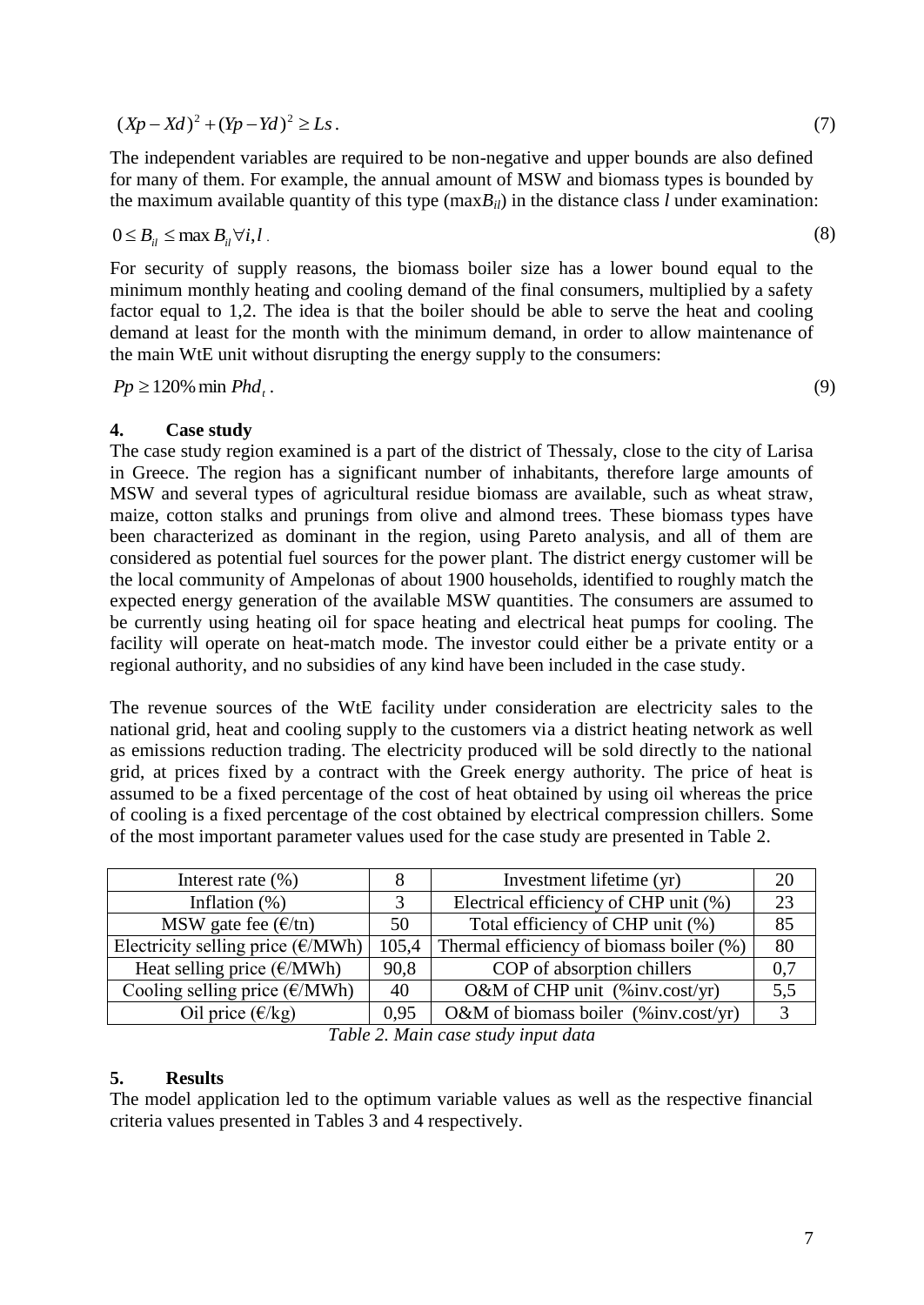| WtE thermal capacity $(MW_{th})$                                                                                                                                                                                                                                                              | 19,091 |
|-----------------------------------------------------------------------------------------------------------------------------------------------------------------------------------------------------------------------------------------------------------------------------------------------|--------|
| Biomass boiler thermal capacity $(MWth)$                                                                                                                                                                                                                                                      | 16,943 |
| Quantity MSW (tn/yr)                                                                                                                                                                                                                                                                          | 87821  |
| Biomass 1 Wheat straw (tn/yr)                                                                                                                                                                                                                                                                 | 78     |
| Biomass 2 Corn stalks $(tn/yr)$                                                                                                                                                                                                                                                               |        |
| Biomass 3 Cotton stalks (tn/yr)                                                                                                                                                                                                                                                               | 5156   |
| Biomass 4 Olive tree prunings $(tn/yr)$                                                                                                                                                                                                                                                       |        |
| Biomass 5 Almond tree prunings (tn/yr)                                                                                                                                                                                                                                                        | 1092   |
| Initial biomass inventory $(m^3)$                                                                                                                                                                                                                                                             | 8176   |
| Facility longitude (km in GR87)                                                                                                                                                                                                                                                               | 359    |
| Facility latitude (km in GR87)                                                                                                                                                                                                                                                                | 4398   |
| $T_{\rm{u}}$ $T_{\rm{u}}$ $T_{\rm{u}}$ $T_{\rm{u}}$ $T_{\rm{u}}$ $T_{\rm{u}}$ $T_{\rm{u}}$ $T_{\rm{u}}$ $T_{\rm{u}}$ $T_{\rm{u}}$ $T_{\rm{u}}$ $T_{\rm{u}}$ $T_{\rm{u}}$ $T_{\rm{u}}$ $T_{\rm{u}}$ $T_{\rm{u}}$ $T_{\rm{u}}$ $T_{\rm{u}}$ $T_{\rm{u}}$ $T_{\rm{u}}$ $T_{\rm{u}}$ $T_{\rm{u}}$ |        |

*Table 3. Optimum solution*

From the optimum solution one may see that the WtE facility will have a capacity of about 19MW thermal, or equally 7MW electrical. Furthermore, a 17MW thermal biomass boiler will be required to deal with the thermal peak load. The energy conversion facility will be primarily using MSW as a fuel, utilising annually 87821 tons, which is almost the total of 91000 tons available at the regions included in the study. The rest of the fuel will be biomass comprising of 5156 tons of cotton stalks and 1092 tons of almond tree prunings. The facility location has been determined and is presented in the map of Figure 1 as a blue mark.



*Figure 1. WtE facility location (blue mark) and heat demand customers (red star)*

It is interesting to note that the WtE facility location is on the lower bound of the proximity constraint of the model (equal to 2 km), obviously in order to reduce the investment cost and the energy losses of the district heating and cooling network.

| <b>NPV</b> (Million Euros) | 102,603 |
|----------------------------|---------|
| IRR $(\%)$                 | 22.78   |
| Pay Back Period (years)    | 5.9     |

*Table 4. Financial criteria for the optimum solution*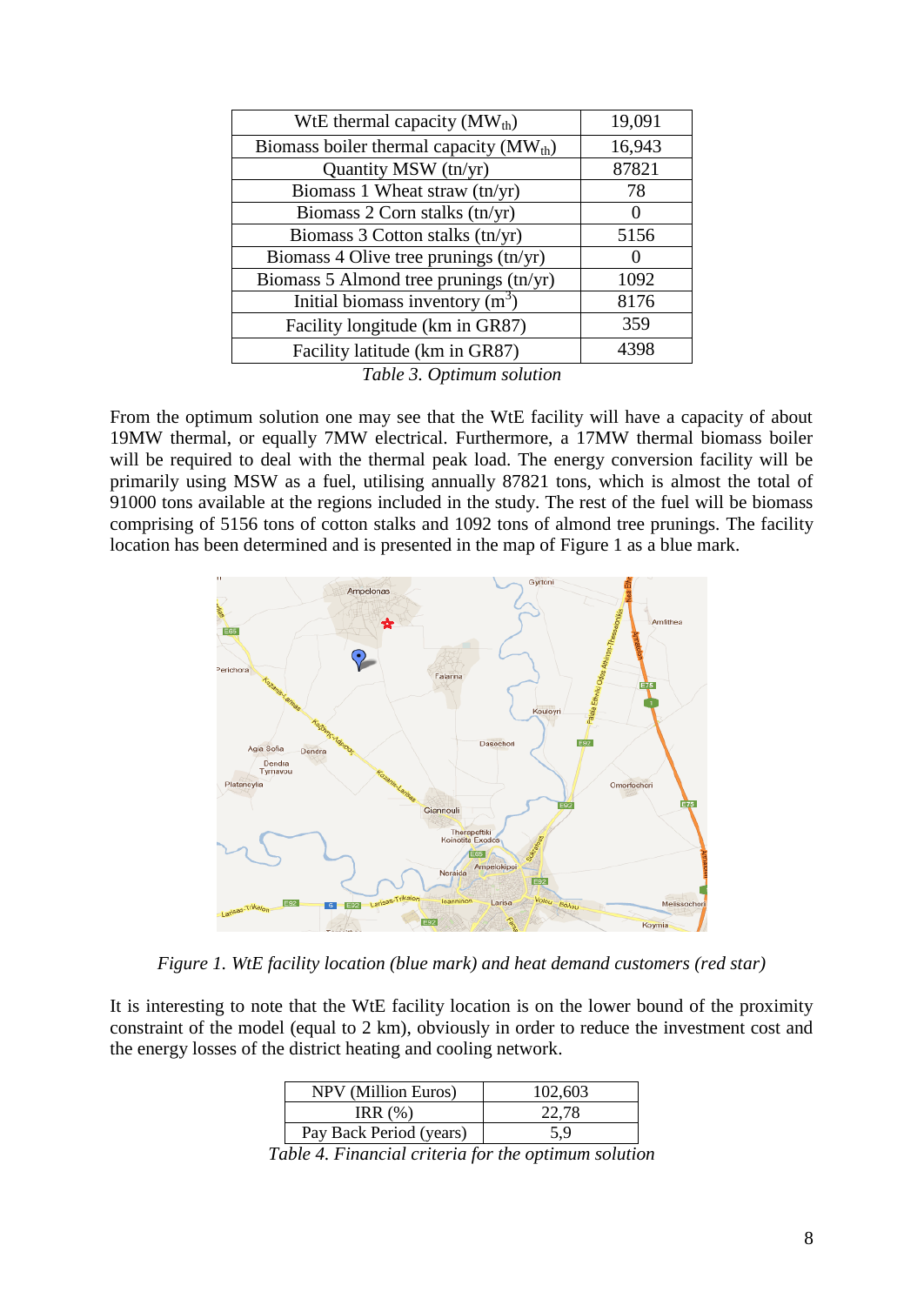The financial criteria of Table 4 suggest that the proposed investment is attractive, with an expected NPV of around 102 million Euros within the 20-year operational period, an Internal Rate of Return (IRR) of 22,78% and Pay Back Period of approximately 6 years. It should be noted here that the objective function optimises based on the investment NPV, which means that solutions with higher value of IRR or lower Pay Back Period could be found, by changing the objective function. It is also interesting to present the income and expense breakdown of the investment, which is performed in Table 5.

| <b>Income Breakdown</b> |        | <b>Expense Breakdown</b>        |        |  |
|-------------------------|--------|---------------------------------|--------|--|
| MSW gate fee            | 23,44% | Biomass purchasing              | 1,35%  |  |
| Electricity             | 25,23% | Biomass & MSW transportation    | 2,35%  |  |
| Heat                    | 30,67% | Warehousing                     | 5,69%  |  |
| Cooling                 | 12,99% | WtE facility investment         | 46,34% |  |
| Emissions reduction     | 7,67%  | WtE facility O&M                | 34,61% |  |
|                         |        | Boiler investment               | 1,14%  |  |
|                         |        | Boiler O&M                      | 0,42%  |  |
|                         |        | Electricity transmission        | 0,35%  |  |
|                         |        | District heating infrastructure | 3,78%  |  |
|                         |        | Cooling equipment               | 3,98%  |  |

*Table 5. Income and expense breakdown for the optimum solution*

As far as the income sources are concerned, one may see that selling heat is the primary income source of the facility, providing 30% of the total income. This is an immediate effect of the recent high increase of the oil price used for domestic heating in Greece. Electricity and MSW gate fees are almost of equal importance for the facility providing about 25% and 23% of the total income. Cooling sales contributes about 13% of the total income and finally, the income from emission reduction trading could reach 7,7% of the total.

As far as expense streams are concerned, the primary cost factor is the investment as well as operation and maintenance of the WtE facility, adding up to a 81% of the total system costs. This fact was expected, as these facilities have very high investment and operational cost, to comply with the very strict emissions regulations. On the other hand, the biomass peak load boiler, which does not need such elaborate emissions control devices, is a low cost device responsible for 1,5% of the total cost. Infrastructure and equipment required for district heating and cooling contribute another 7,8% of the total cost, whereas the electricity transmission network is accountable for only 0,35%. The biomass supply chain adds 1,35% of the total cost for biomass purchasing, which is very low due to the low quantities of biomass required, as the main fuel source is MSW. Furthermore, another 2,35% is added for biomass and MSW transportation and 5,7% for warehousing, storage and handling.

It is also interesting to examine the optimum solution if the facility was not eligible for emissions reduction trading as well as if the facility was operating only as co-generation, meaning that only heat and electricity could be generated, but not cooling. The results are presented in Table 6, in comparison with the base case results analysed earlier. In the case of no trading of emissions reduction, the financial yield is affected negatively, but the optimization variables do not change significantly. However, the investment yield still remains satisfactory. In the case of co-generation of electricity and heat, it is interesting to note that the model proposes that the MSW is not used, but only a biomass boiler is used to take advantage of the high heat prices connected to oil, which means also that no electricity is generated. The co-generation mode implies that the facility will operate only about half the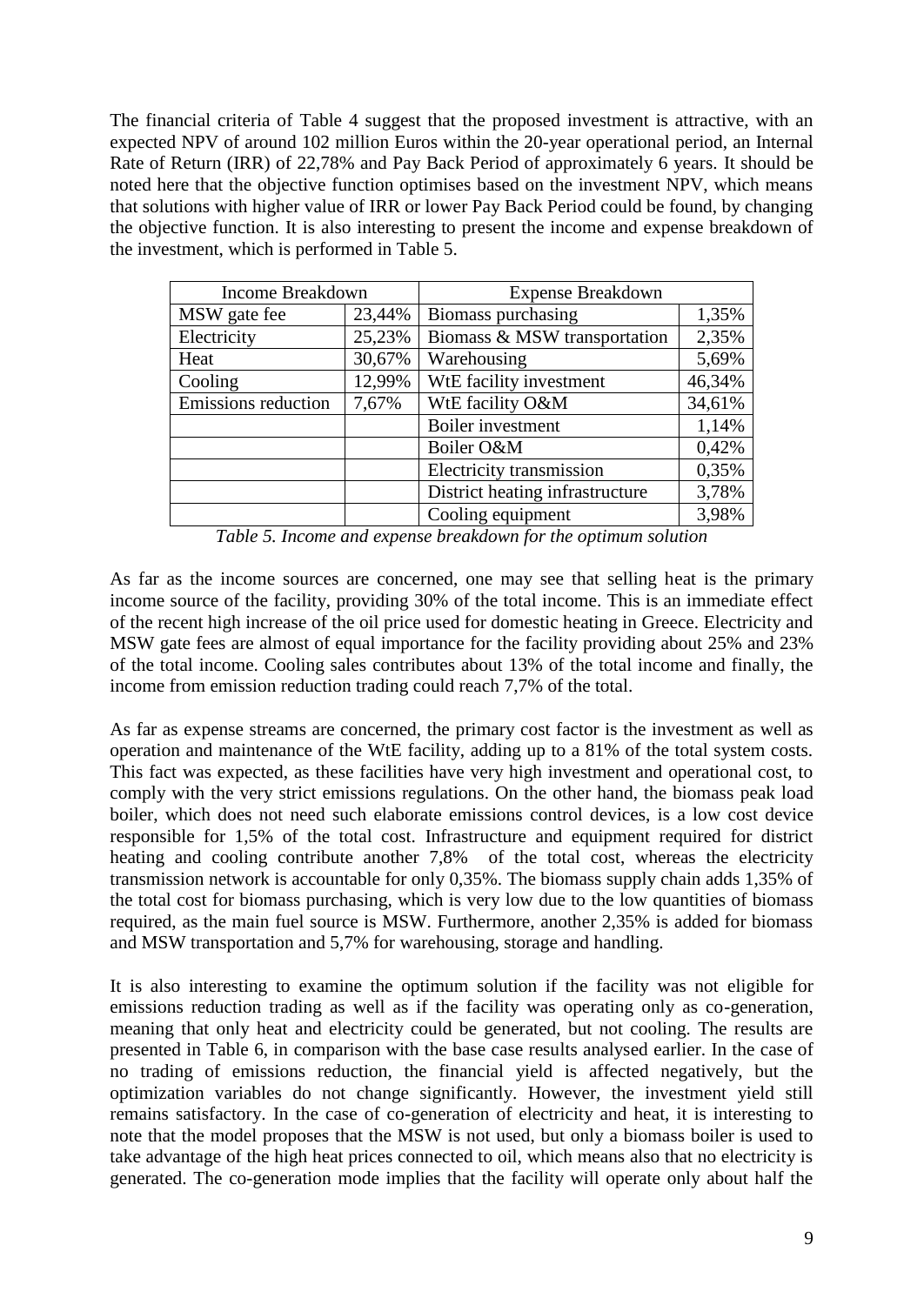year, when heat is required, and therefore a high investment such as the MSW WtE unit is not attractive. A low-cost biomass boiler may bring only half the NPV compared to the base case scenario, however it is characterised by a much higher IRR and lower Pay Back Period, due to the very low investment cost required. It should be noted that the facility location is not presented as it remains practically the same.

|                                             | <b>Base Case</b>  | No GHG   | CHP only |
|---------------------------------------------|-------------------|----------|----------|
| WtE thermal capacity $(MW_{th})$            | 19,091            | 18,329   |          |
| Biomass boiler thermal capacity $(MW_{th})$ | 16,943            | 17,701   | 23,891   |
| Quantity MSW (tn/yr)                        | 87821             | 89599    |          |
| Biomass 1 Wheat straw (tn/yr)               | 78                |          | $\Omega$ |
| Biomass 2 Corn stalks $(tn/yr)$             | $\theta$          | $\theta$ | $\theta$ |
| Biomass 3 Cotton stalks (tn/yr)             | 5156              | 6101     | 5417     |
| Biomass 4 Olive tree prunings (tn/yr)       | $\mathbf{\Omega}$ |          | 2702     |
| Biomass 5 Almond tree prunings (tn/yr)      | 1092              | 1028     | 12855    |
| Initial biomass inventory $(m^3)$           | 8176              | 50000    | 9585     |
| <b>NPV</b> (Million Euros)                  | 102,603           | 84,824   | 53,188   |
| IRR $(\%)$                                  | 22,78             | 20,57    | 67,68    |
| Pay Back Period (years)                     | 5,9               | 6,71     | 1,70     |

*Table 6. Optimum solution*

# **4. Sensitivity analysis**

Due to the fact that most parameters included in the model have a degree of uncertainty, a sensitivity analysis of the optimum solution has been performed in relation to the most important financial parameters. A 10% increase of the base-case value of each parameter has been assumed, and the resulting change in the NPV value of the investment is presented in Figure 2.



*Figure 2. NPV change for a 10% increase of each parameter's value*

It is interesting to note that the WtE facility investment cost has a very significant impact on the NPV, as a 10% increase of this cost leads to almost 10% reduction of the NPV. Therefore potential investors should be very careful in costing the facility, as also the construction costs of such facilities range significantly in the relevant literature and are also dependent on the local conditions and MSW management structure, as well as the MSW composition. Biomass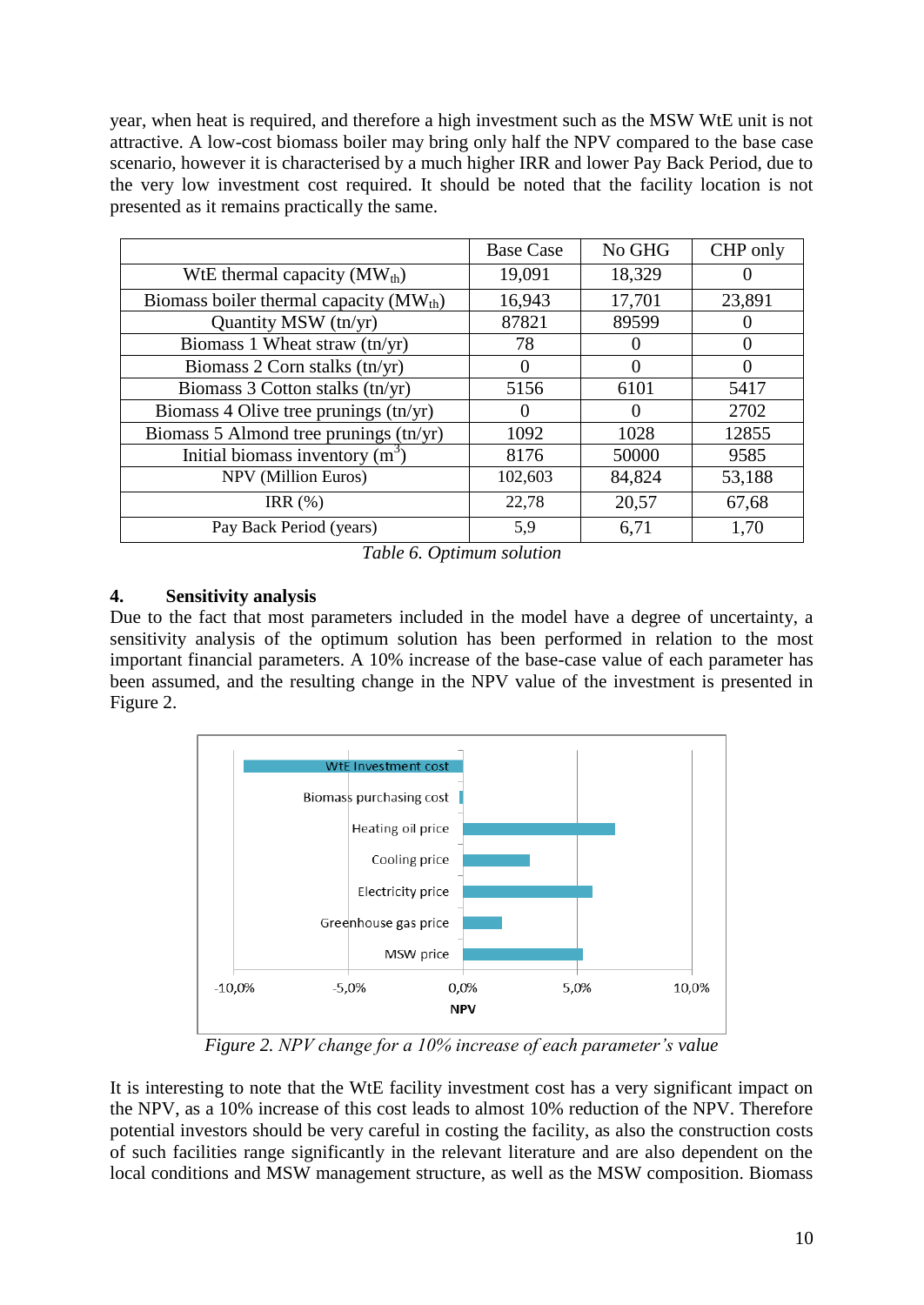purchasing cost has a negligible negative effect on the NPV, as it is only a small fraction of the total fuel used.

As far as the prices of the WtE facility products are concerned, a change in the heating oil price seems to bear the most significant change in the NPV (6,6%). It should be noted that an increase of heating oil price has a dual effect: on the one hand the heat may be sold at a higher price, as it has been assumed that it is always charged at the 80% of the cost of using heating oil, and on the other hand it increases the cost of transporting and handling biomass and MSW, as the related equipment use diesel oil, which follows the fluctuations of heating oil price. It is obvious though that the first effect is dominating the second. Electricity price increase by 10% leads to a 5,6% increase of the NPV value, whereas MSW gate fee follows closely, leading to a 5,2% increase of the NPV. A 10% increase of the cooling price and of the ton CO2 equivalent price lead to 2,9% and 1,7% increase of the NPV respectively. Therefore, the interested investors should pay careful attention to the potential fluctuation of future oil prices, as they have a strong effect on the yield of the investment. Electricity prices are fixed via long-term contracts with the grid operator for renewable source energy generation as in this case, and therefore present no risk for the investment. MSW gate fee has also a significant effect, therefore one should focus on securing its value with long-term contracts, which should probably offer a safety over the potential fluctuations of future oil prices. Finally, the greenhouse gas value has fluctuated tremendously over the past few years, and therefore it is very difficult to predict its future value.

# **5. Conclusions**

This work is concerned with the issue of using MSW as a fuel source for energy conversion. A model is presented that examines the case of using mixed MSW and biomass in the same energy conversion facility, by simulating the processes of MSW and biomass logistics, energy conversion and supply of the energy products to the consumers. The energy products included in the study are electricity, heat and cooling (tri-generation), as this strategy presents advantages for regions with warm climates. The system simulated is optimized in terms of basic design characteristics (location of the facility and capacities of base-load and peak-load units) as well as operational parameters (amounts of each fuel type to use annually). The optimization criterion is the NPV of the investment.

The model has been applied to a case study, which is a rural area in the prefecture of Thesally, Greece. The results show that the investment for a tri-generation facility that will use almost the entire available MSW amount of the municipalities included in the study is financially attractive, even with the modest assumption of a MSW gate fee of 50  $\epsilon$ /tn. The most important income source is heat sales, followed by electricity sales and MSW gate fee. It is important to note that the sensitivity analysis has determined heat sales as the major incomerelated parameter influencing the financial yield of the investment. This fact, combined with the significant fluctuations of oil price lately, indicate that a potential investor should be very careful in estimating both future price of oil as well as quantities of heat sales. On the cost side, the investment cost of the MSW WtE unit seems to be a very influential parameter, which may easily change the financial outlook of the investment, and therefore requires close attention. Furthermore, if only co-generation is considered, the results show that it would be much more efficient in terms of investment yield to construct only a biomass boiler using only biomass and not MSW as fuel sources.

# **12. References**

Barton, J.R., Issaias, I., Stentiford, E.I., 2008. Carbon – Making the right choice for waste management in developing countries. *Waste Management*, 28, 690–698.